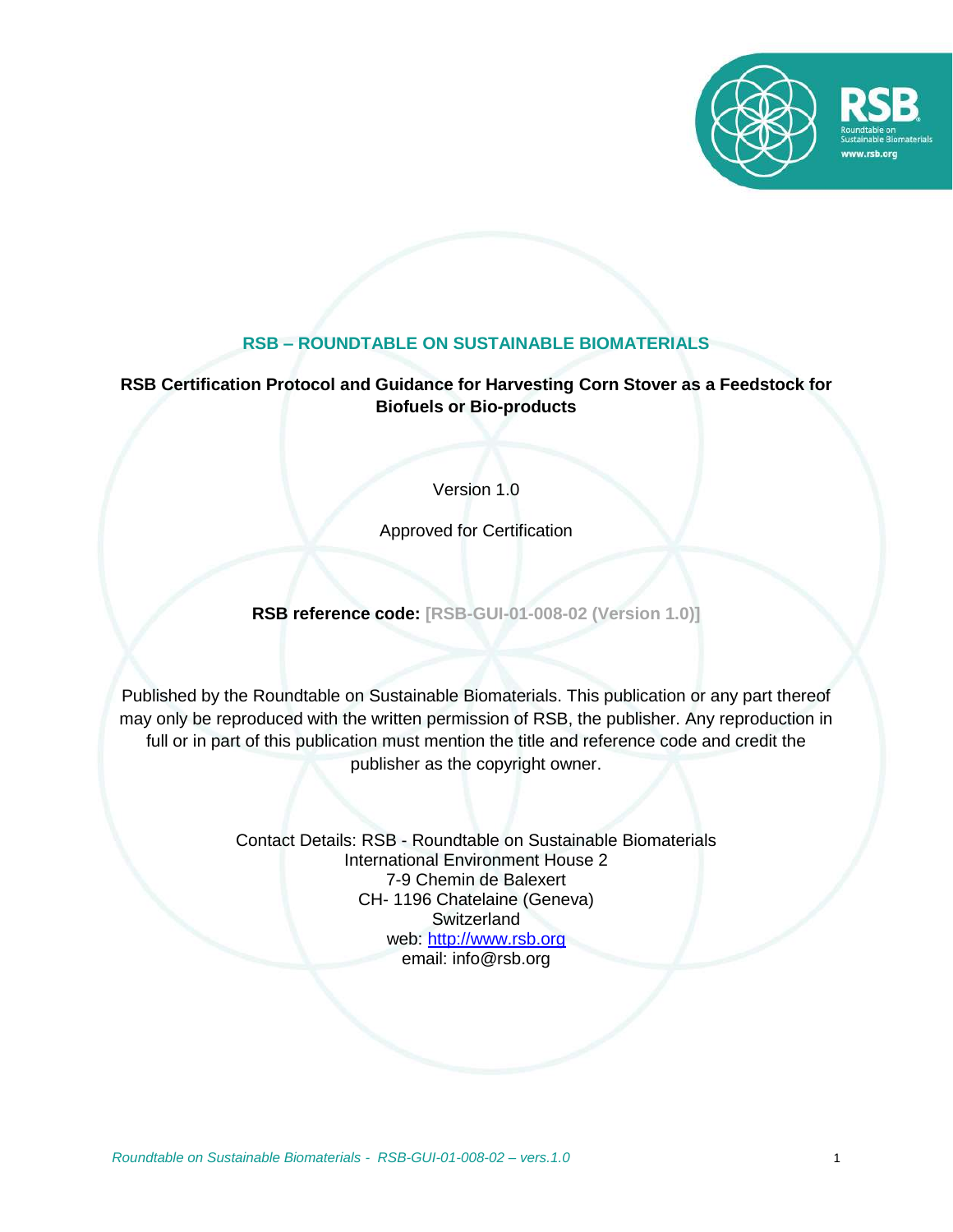

### **Contents**

| B <sub>1</sub> |  |
|----------------|--|
| C.             |  |
| D.             |  |
| $E_{\rm eff}$  |  |
|                |  |
|                |  |
|                |  |

# <span id="page-1-0"></span>**A. Introduction**

Corn stover is the above ground plant material that includes the stalks, leaves, husks, cobs and tassels that is generally left in the field after corn (Zea mays L.) grain is harvested. Corn stover makes up approximately half of the dry weight of mature corn plants, with the grain (seed) accounting for the other half (Ertl et al., 2013). Corn stover is composed primarily of carbohydrate polymers (cellulose and hemicellulose) and phenolic polymers (lignin). Other compounds, such as proteins, acids, salts, and minerals, are also present. As stover decomposes it releases nitrogen, phosphorous, potassium, calcium, magnesium, sulfur and other nutrients that subsequently help support the next crop. The stover also provides an important food source for the soil microbial community and is one source (along with roots and root exudates) of the carbon that maintains and builds the soil organic matter (SOM) that influences many soil physical, chemical, and biological properties and processes.

Normally, stover is left on the ground to help protect the soil from wind and water erosion or incorporated through tillage where its breakdown helps sustain soil organic matter and recycle nutrients. Prior to incorporation through tillage, some producers mechanically shred the residue to help increase the rate of decay and enhance its incorporation into the soil.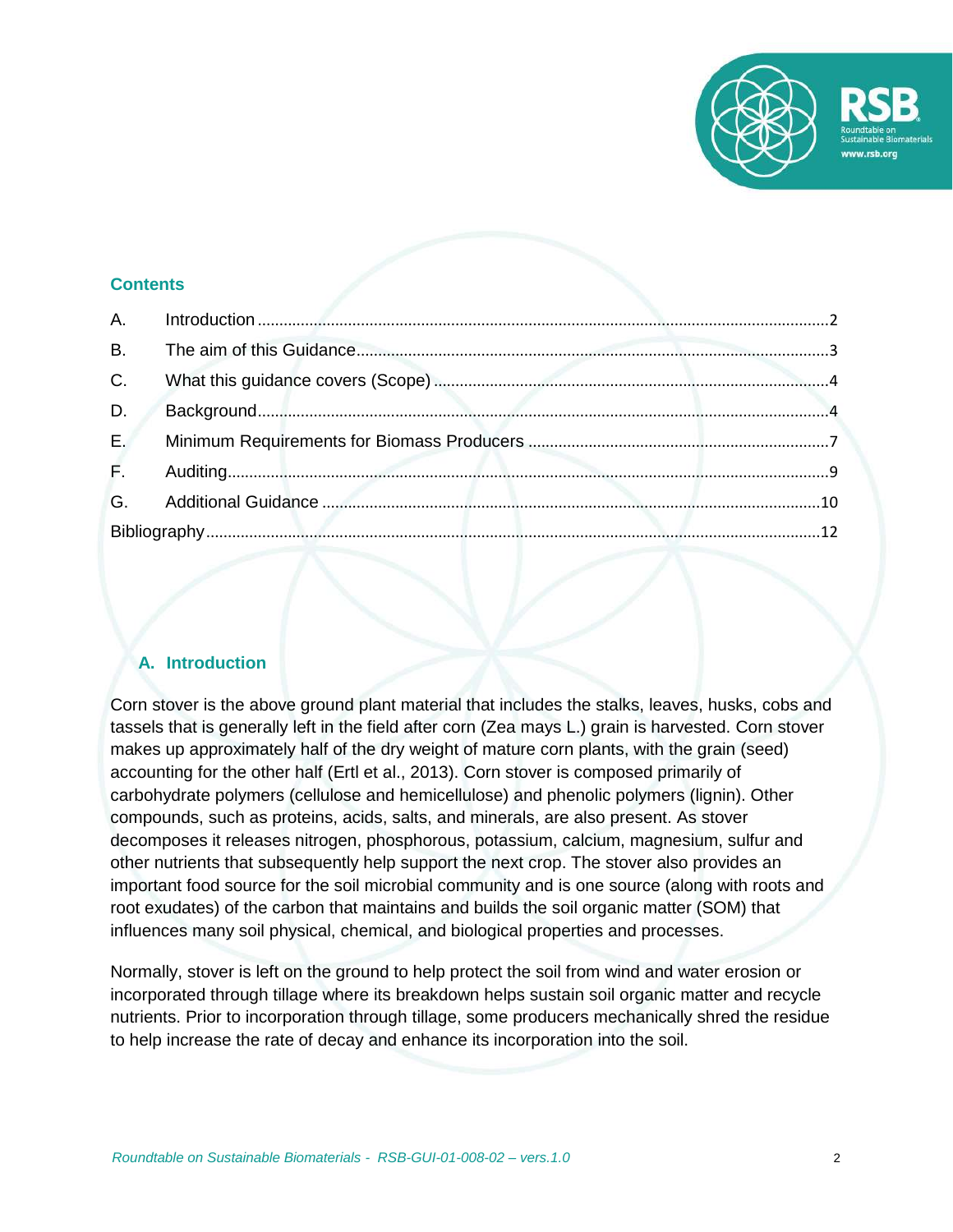

Traditionally, some corn stover has been harvested and used as animal feed or bedding, but more recently, it has also been identified as a readily available feedstock for production of cellulosic ethanol, advanced biofuels, and other bio-products. Interest in using corn stover for these products has increased as commercial cellulosic ethanol plants have come into operation. However, care must be taken to ensure that the stover is not removed in a manner, or at a rate, that will have a negative impact on soil health and/or the surrounding environment (*i.e*., water quality, air quality, wildlife habitat, etc.). Many scientific studies (including those listed below) have been completed to help guide decision makers regarding corn stover availability and the implications of removing excessive amounts of stover from farm fields.

### RSB's approach in developing this guidance.

The RSB developed this procedure with a wide range of US stakeholders including, the USDA / NRCS Soil Science Division, the USDA Agricultural Research Service as well as US-based industrial and NGO stakeholders to make sure approaches and tools that are available in the US for soil management are incorporated in this procedure.

## <span id="page-2-0"></span>**B. The aim of this Guidance**

The purpose for this protocol and guidance is to provide decision makers information regarding the practices and the metrics that should be followed by farmers and auditors to ensure that any removal of corn stover for cellulosic biofuel or bioproduct production is done in a way that complies with the [RSB Principles & Criteria,](http://rsb.org/wp-content/uploads/2017/04/RSB-STD-01-001_Principles_and_Criteria-DIGITAL.pdf) specifically with Criterion 8a which states:

*"Operations shall implement practices to maintain or enhance soil`s physical, chemical, and biological conditions."*

And more specifically Criterion 8.a.1.'s third minimum requirement which states:

*"The use of agrarian and forestry residual products for feedstock production, including lignocellulosic material, shall not be at the expense of long-term soil stability and organic matter content"*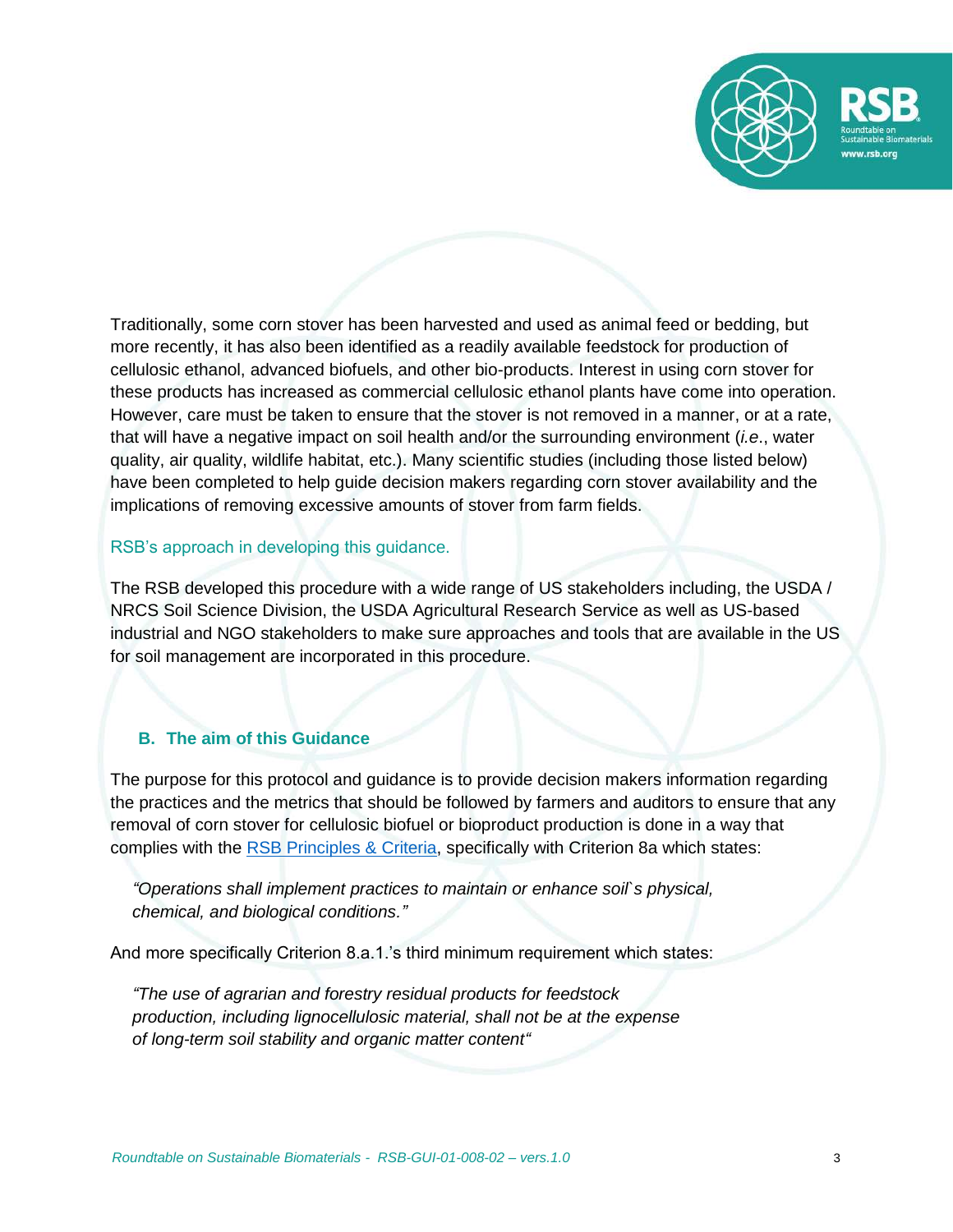

This procedure is to be used by individual farms or processors and farm groups seeking or operating under RSB certification<sup>1</sup>. It also must be followed by uncertified farms who are supplying stover (agriculture residue) to an RSB-certified downstream processor for use in the production of RSB-certified biofuels or bioproducts.

# <span id="page-3-0"></span>**C. What this guidance covers (Scope)**

This guidance was specifically developed for corn stover harvest in North America.

# <span id="page-3-1"></span>**D. Background**

## Soil Health

 $\overline{\phantom{a}}$ 

According to the USDA NRCS (US Department of Agriculture Natural Resources Conservation Service) website, "Soil health, also referred to as soil quality, is defined as the continued capacity of soil to function as a vital living ecosystem that sustains plants, animals, and humans." In other words, soil health can be defined as the optimum status of the soil's biological, physical and chemical functions. These functions include (1) sustaining biological activity, diversity, and productivity; (2) regulating and partitioning water and solute flow; (3) filtering and buffering, degrading, immobilizing, and detoxifying organic and inorganic materials; (4) storing and cycling nutrients and other elements.

## Indicators of Soil Health

The following table has been taken from the USDA/NRCS Guidelines for Soil Quality Assessment, Jan 2001

 $<sup>1</sup>$  See more information on the scope of certification and auditing in chapter F</sup>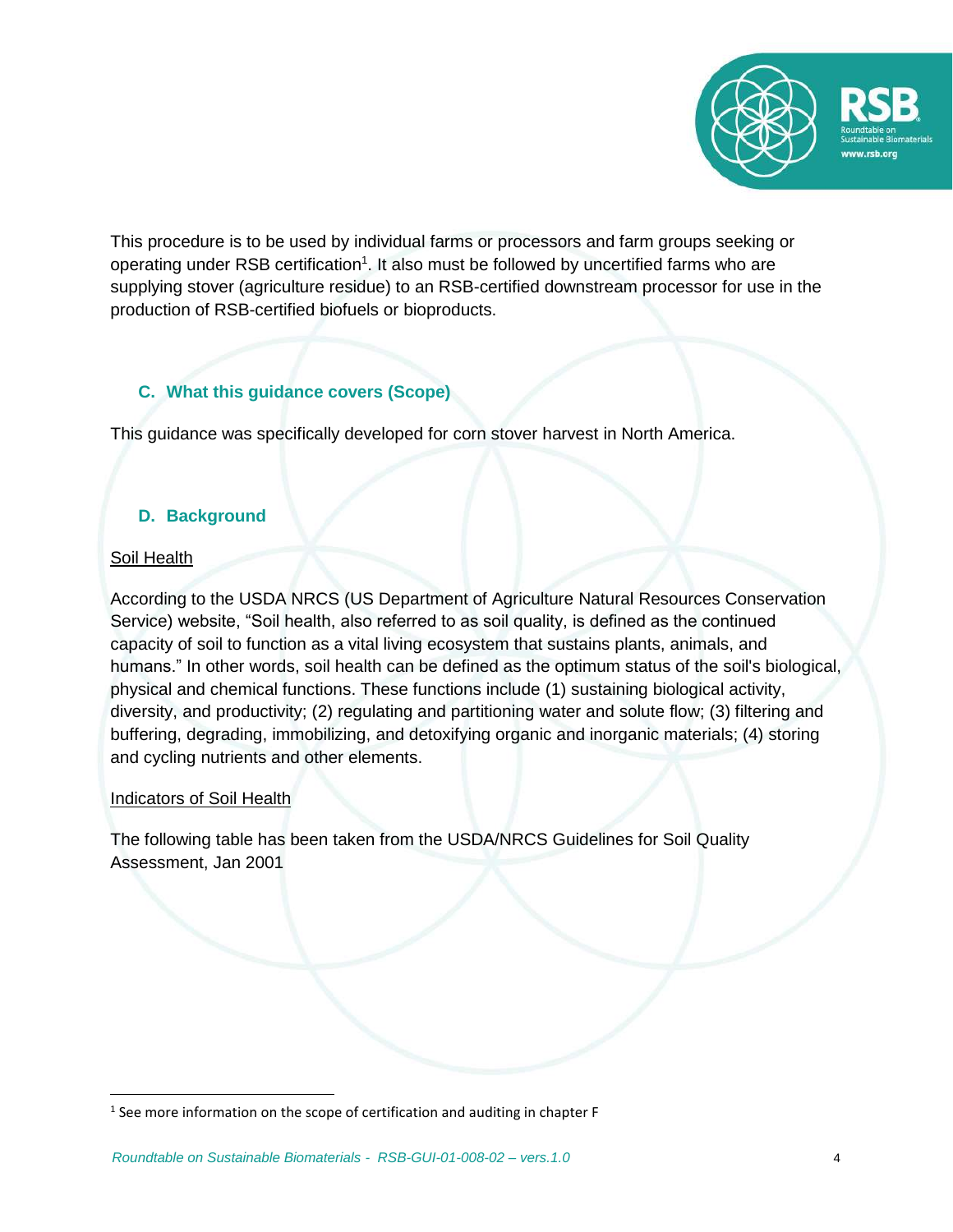

# **Table 1: Example of Minimum Data Set of Indicators for Soil Quality**

| Soil fertility, structure, stability, nutrient retention, soil<br>Soil organic matter<br>erosion, and available water capacity<br><b>PHYSICAL</b><br>Soil structure<br>Retention and transfer of water and nutrients, aeration,<br>habitat for microbes, and soil erosion<br>Depth of soil and rooting<br>Estimate of crop productivity potential, compaction, and<br>existence of plow pans or similar root restrictive layers<br>Infiltration and bulk density<br>Water movement, porosity, and workability<br>Water holding capacity<br>Water storage and availability<br><b>CHEMICAL</b><br>Biological and nutrient availability<br>рH<br><b>Electrical conductivity</b><br>Plant growth, microbial activity, and salt tolerance<br>Plant available nutrients and potential for N and P loss<br>Extractable nitrogen (N), | <b>Indicator</b> | <b>Relationship to Soil Health</b> |
|-------------------------------------------------------------------------------------------------------------------------------------------------------------------------------------------------------------------------------------------------------------------------------------------------------------------------------------------------------------------------------------------------------------------------------------------------------------------------------------------------------------------------------------------------------------------------------------------------------------------------------------------------------------------------------------------------------------------------------------------------------------------------------------------------------------------------------|------------------|------------------------------------|
|                                                                                                                                                                                                                                                                                                                                                                                                                                                                                                                                                                                                                                                                                                                                                                                                                               |                  |                                    |
|                                                                                                                                                                                                                                                                                                                                                                                                                                                                                                                                                                                                                                                                                                                                                                                                                               |                  |                                    |
|                                                                                                                                                                                                                                                                                                                                                                                                                                                                                                                                                                                                                                                                                                                                                                                                                               |                  |                                    |
|                                                                                                                                                                                                                                                                                                                                                                                                                                                                                                                                                                                                                                                                                                                                                                                                                               |                  |                                    |
|                                                                                                                                                                                                                                                                                                                                                                                                                                                                                                                                                                                                                                                                                                                                                                                                                               |                  |                                    |
|                                                                                                                                                                                                                                                                                                                                                                                                                                                                                                                                                                                                                                                                                                                                                                                                                               |                  |                                    |
|                                                                                                                                                                                                                                                                                                                                                                                                                                                                                                                                                                                                                                                                                                                                                                                                                               |                  |                                    |
|                                                                                                                                                                                                                                                                                                                                                                                                                                                                                                                                                                                                                                                                                                                                                                                                                               |                  |                                    |
|                                                                                                                                                                                                                                                                                                                                                                                                                                                                                                                                                                                                                                                                                                                                                                                                                               |                  |                                    |
| phosphorus (P), and potassium<br>(K)                                                                                                                                                                                                                                                                                                                                                                                                                                                                                                                                                                                                                                                                                                                                                                                          |                  |                                    |
| <b>BIOLOGICAL</b>                                                                                                                                                                                                                                                                                                                                                                                                                                                                                                                                                                                                                                                                                                                                                                                                             |                  |                                    |
| Microbial Catalytic potential and repository for C and N<br>Microbial biomass carbon (C) and<br>N                                                                                                                                                                                                                                                                                                                                                                                                                                                                                                                                                                                                                                                                                                                             |                  |                                    |
| Potentially mineralizable N<br>Soil productivity and N supplying potential                                                                                                                                                                                                                                                                                                                                                                                                                                                                                                                                                                                                                                                                                                                                                    |                  |                                    |
| Soil respiration                                                                                                                                                                                                                                                                                                                                                                                                                                                                                                                                                                                                                                                                                                                                                                                                              |                  |                                    |

(Adapted from: Doran et al, 1996, Larson and Pierce, 1994, and Seybold et al, 1997)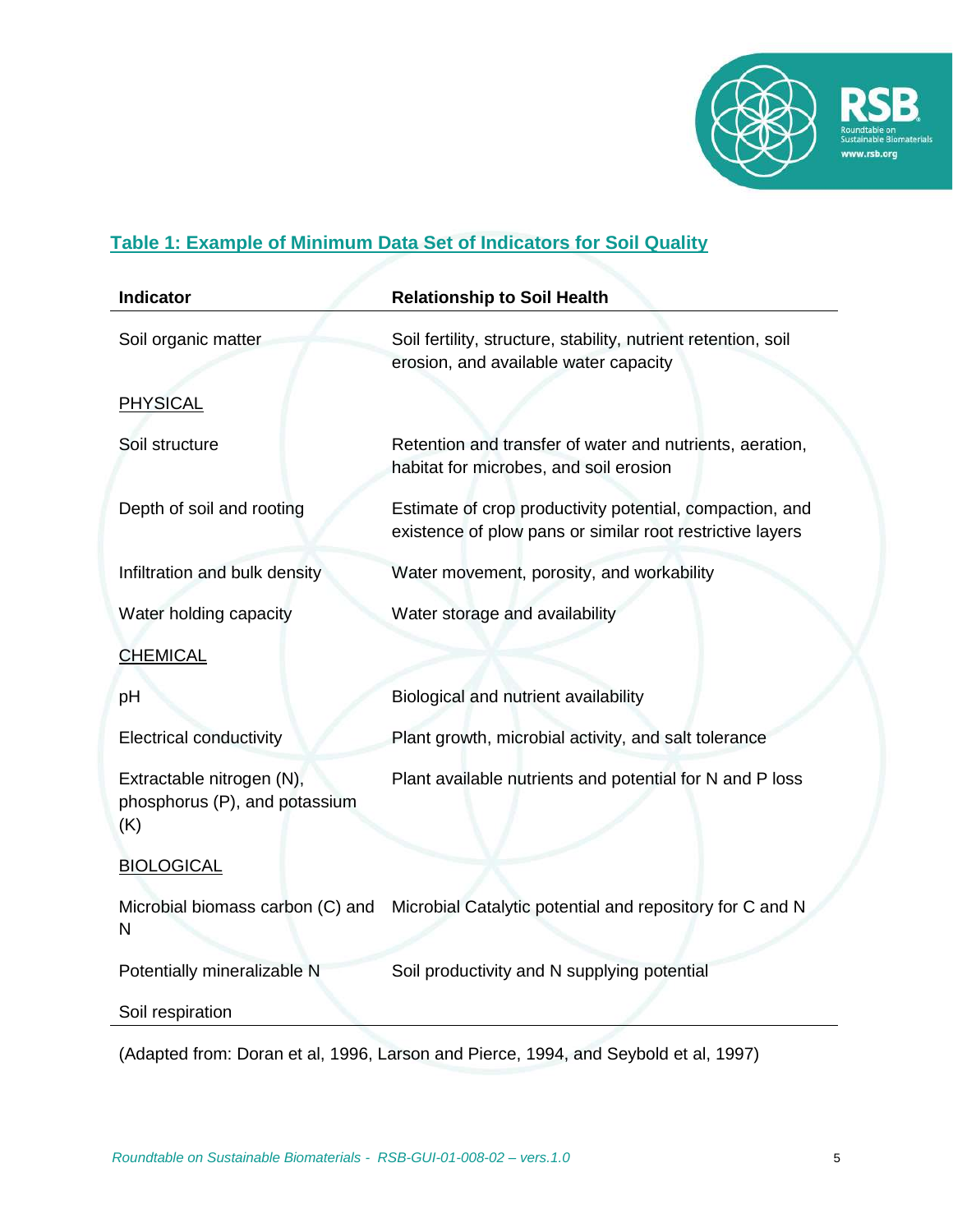

Studies show that the key soil health indicators that should be monitored when removing stover are:

- 1. Soil Erosion
- 2. Soil Organic Matter (SOM)
	- a. Particulate Organic Matter (POM)
- 3. Soil Organic Carbon (SOC) or Total Organic Carbon (TOC)
- 4. Nutrient balance (N-P-K levels and soil pH)
- 5. Soil compaction

Total soil organic carbon (SOC) may take several years to show a change. Additionally, it is difficult to sample soil in a manner that reliably indicates small changes in SOC. However, a number of tests can be done to baseline SOC levels and indicate significant changes in soil carbon relatively quickly:

- Permanganate oxidation test
	- o doesn't work for all soils
	- o easily performed by commercial labs
- Particulate Organic Matter (POM) test
	- o best indicator of change in total carbon
	- o may not be available at commercial laboratories
	- Soil enzyme Beta glucosidase test
		- o also a good indicator of change in total carbon
		- $\circ$  normally need 'fresh' soils kept cool at field moisture and tested within 10 days
		- o can be done on dried soil
		- o may be able to use equipment found in typical soil test labs

Key considerations when removing stover:

- Select fields with the least amount of slope to reduce erosion potential
- Select fields or field segments with the highest yield potential as they will produce the most stover
- Give priority to fields that will be going back into corn the following year since even with some removal, they will generally have a sufficient amount of stover to protect and sustain the soil resource
- Account for nutrients removed with the stover (primarily N, P, and K) through an appropriate nutrient management plan that accounts for all inputs including manure, cover crops, and inorganic fertilizer.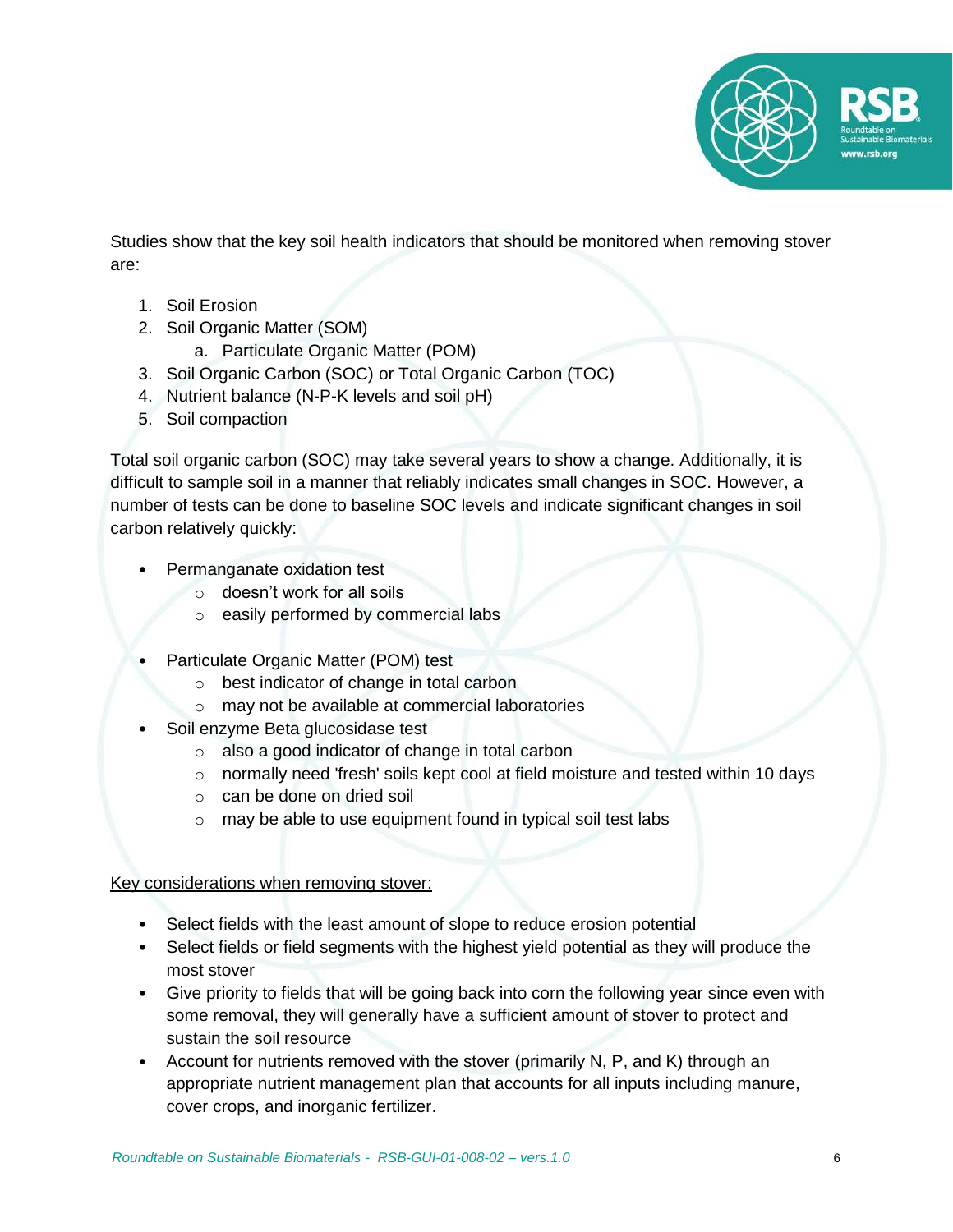

- Reduce tillage intensity following stover harvest to leave more residue on surface to minimize runoff and erosion and to sustain soil organic matter levels
- Remove only the amount of stover which will not adversely affect the level of erosion protection and maintenance of soil organic matter levels (typically no more than 30 percent of the stover, or 2.5-5.0 metric tons per hectare (1-2 US tons/acre))
- Account for the full costs of harvesting corn stover (e.g. what additional nutrients might need to be added to the soil if stover is harvested, will stover harvest result in additional wheel traffic and create unwanted soil compaction)
- If at all possible, plant a cover crop before grain harvest so that the soil has better protection from wind and water erosion. In many northern locations, spring oats will winter-kill and thus avoid the need for additional herbicide.

## <span id="page-6-0"></span>**E. Minimum Requirements for Biomass Producers**

## 1. Removal rate

The operator shall conduct a site-specific assessment by using the NRCS Soil Conditioning Index (SCI) or equivalent. The rating of the SCI shall be a positive value, indicating that the system is predicted to have increasing soil organic matter. Removal rates shall be assessed site specific or for a uniform region (i.e. uniform in terms of the parameters of the SCI).

The Soil Conditioning Index (SCI) is a tool that can predict the consequences of agricultural practices on soil organic matter. The SCI has three main components: 1) Organic Matter – accounts for the amount of organic material returned to the soil 2) Field Operations – accounts for the effect of field operators 3) Erosion – accounts for the effect of removal of surface soil by erosion processes.

The SCI gives an overall rating on these components. If the rating is a negative value, the system is predicted to have declining soil organic matter. If the rating is a positive value, the system is predicted to have increasing soil organic matter.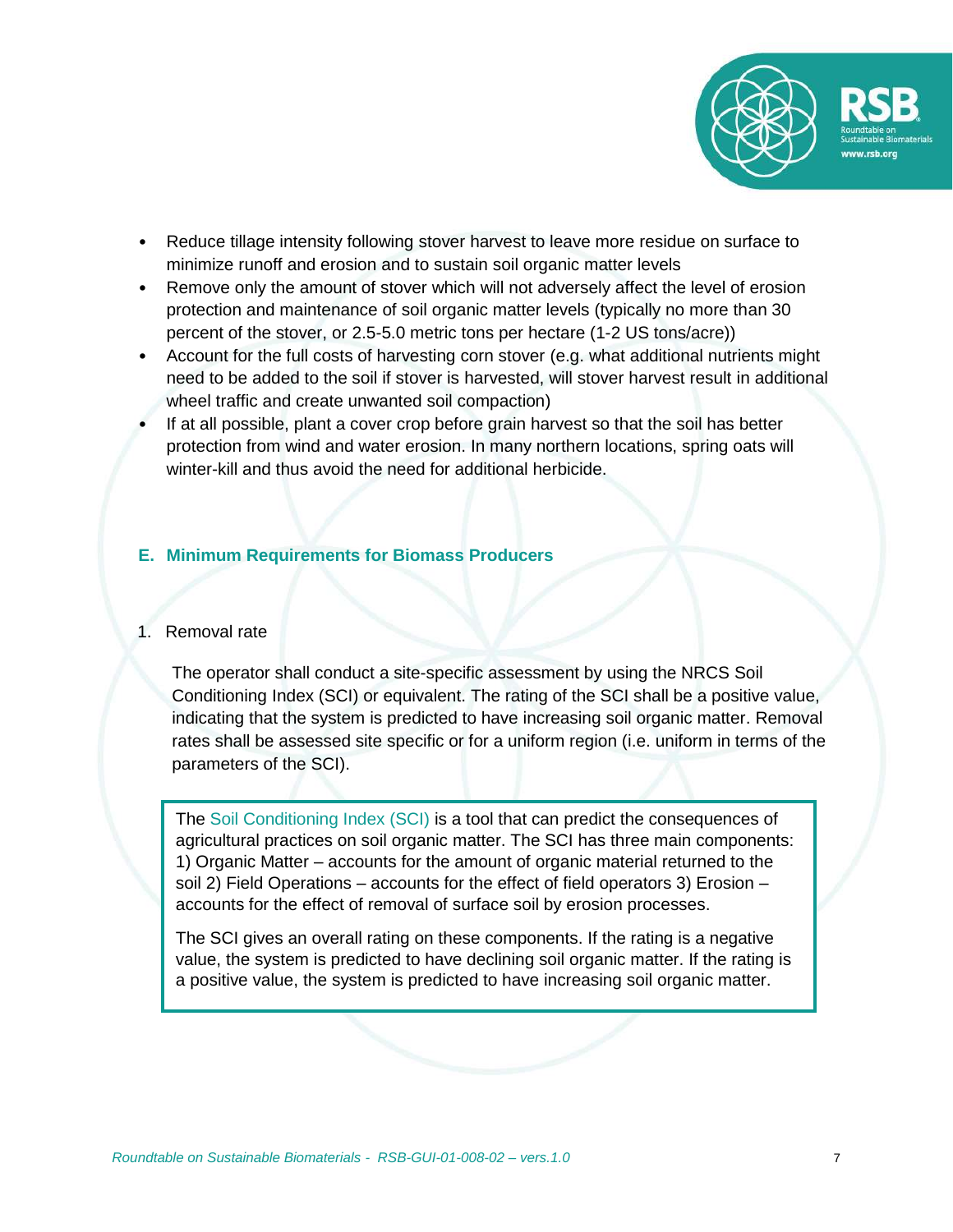

2. Preventing Erosion

A site-specific assessment shall be conducted to ensure that the erosion is below the tolerable level (i.e. USDA ARS 't' values) for soil loss by using the Revised Universal Soil Loss Equation 2 (RUSLE 2) or equivalent.

- 2.1. One or more of the following shall also be met to reduce erosion on fields where corn stover is harvested:
	- 2.1.1. Use of "no-till" or "minimum-till" tillage practices
	- 2.1.2. Use of cover crops
- 3. Nutrient Management Plan
- 3.1. The operator shall have a nutrient management plan in place that accounts for nutrients removed with the stover (primarily N, P, and K) and all inputs including manure, cover crops, and inorganic fertilizer.
- 3.2. The nutrient management plan shall ensure that the soil nutrient balance is maintained and nitrate pollution is reduced.
- 4. Measurements
- 4.1. Regular basic soil analysis (N-P-K, pH,) shall be completed on fields where corn stover is harvested (baseline analysis in the first year and based on a 3-years testing cycle afterwards). In the case of significant deviations from the results expected as part of the nutrient management plan, the reasons for the deviation shall be assessed and the nutrient management plan shall be adapted accordingly. In this case, the soil analysis shall be done based on an annual testing cycles.
- 4.2. SOC analysis shall be carried out as a baseline analysis and on a 5-year interval on selected representative fields by using one of the above fast carbon pools (permanganate oxidizable C, POM etc.)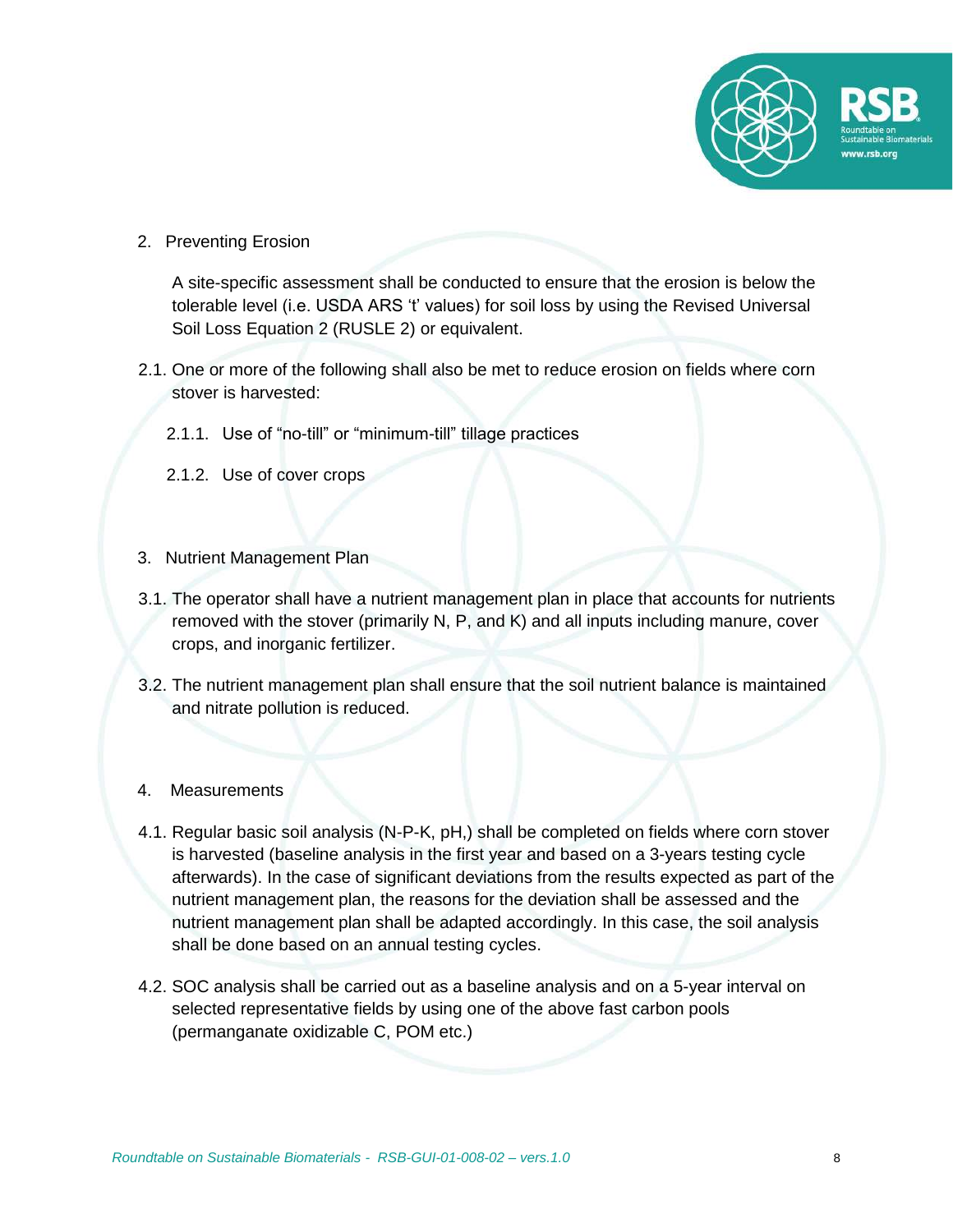

4.3. If the SOC analysis deviates significantly from the modelling through the Soil Conditioning index, the reasons for the deviations shall be assessed and practices adapted accordingly.

# <span id="page-8-0"></span>**F. Auditing**

- 1. Certification Scope
- 1.1. The scope of certification can either cover
	- one individual farm, or
	- multiple farms organized under the umbrella of the participating operator.

The participating operator may be one of the individual farm operators, a trader or a processing operator.

1.2. If an individual farm is certified, all necessary documents and records have to be provided by the individual farm operator. If the certification scope consists of multiple farms, the participating operator shall have the complete description of all entities in the scope of certification, contracts to ensure compliance with this procedure and all necessary management plans in place to comply with this procedure.

Please see the [RSB Standard for Participating Operators](http://rsb.org/wp-content/uploads/2017/02/RSB-STD-30-001-RSB-Standard-for-Participating-Operators.pdf) for more information (RSB-STD-30-001)

- 1.3. Auditing shall be carried out in accordance with the [RSB Procedure Requirements for](http://rsb.org/wp-content/uploads/2017/04/RSB-PRO-70-001_Requirements_for_Certification_Bodies_and_Auditors-1.pdf)  [Certification Bodies and Auditors RSB-PRO-70-001](http://rsb.org/wp-content/uploads/2017/04/RSB-PRO-70-001_Requirements_for_Certification_Bodies_and_Auditors-1.pdf) including audits of a representative sample on the farm level.
- 1.4. Auditors shall assess the following documents and records for verifying compliance:
	- 1.4.1. Initial audit
		- Initial baseline soil analysis (N-P-K, pH, SOC)
		- Nutrient application rates, nutrient management plan, verification of input parameters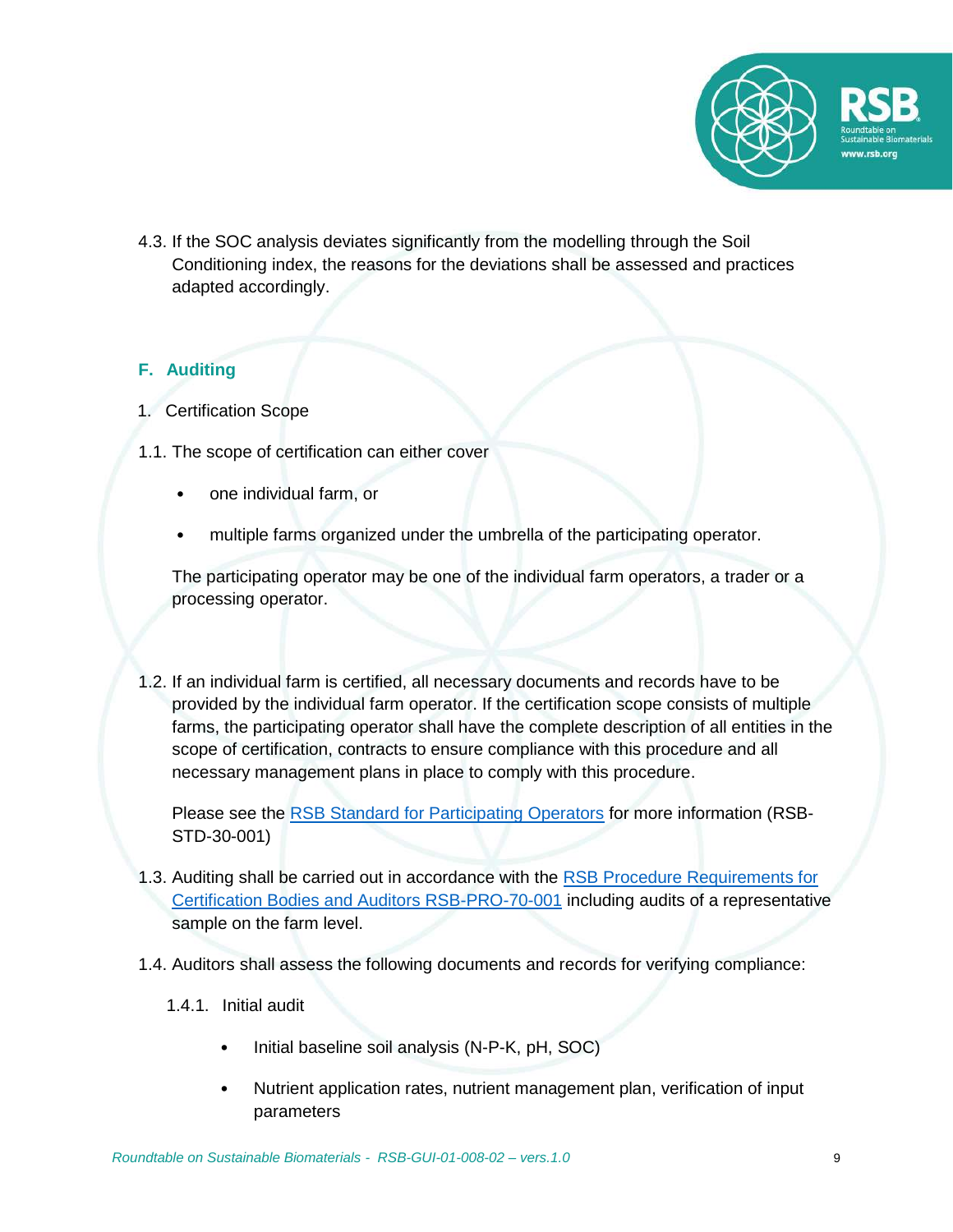

- Initial corn yields (from current or previous year)
- Corn stover management plan, removal rates (based on modelling), verification of SCI input parameters
- Erosion assessment: Determining max. slopes (based on modelling), planning of erosion prevention practices
- Maps showing where stover will be removed, land and soil characteristics, corn yield maps

## 1.4.2. Annual audits

- Annual records of measurements (frequency as defined in the minimum requirements) and measures in case of deviations
- Documentation showing corn yields, calculation of corn stover removal, volumes of corn stover harvested/delivered from each field in line with management plan.
- Check that stover was not taken from fields with higher slope than determined
- Nutrient application according to nutrient management plan

# <span id="page-9-0"></span>**G. Additional Guidance**

 $\overline{\phantom{a}}$ 

1. Estimating corn stover yield to determine how much can be removed

As a general rule, the amount of dry stover produced is about the same as the amount of grain produced when expressed on a dry weight basis (not the yield at 15% water content). This is commonly expressed in a ratio called the harvest index.<sup>2</sup>

Harvest index is defined as the weight of grain divided by the total weight of above ground biomass (stover plus grain).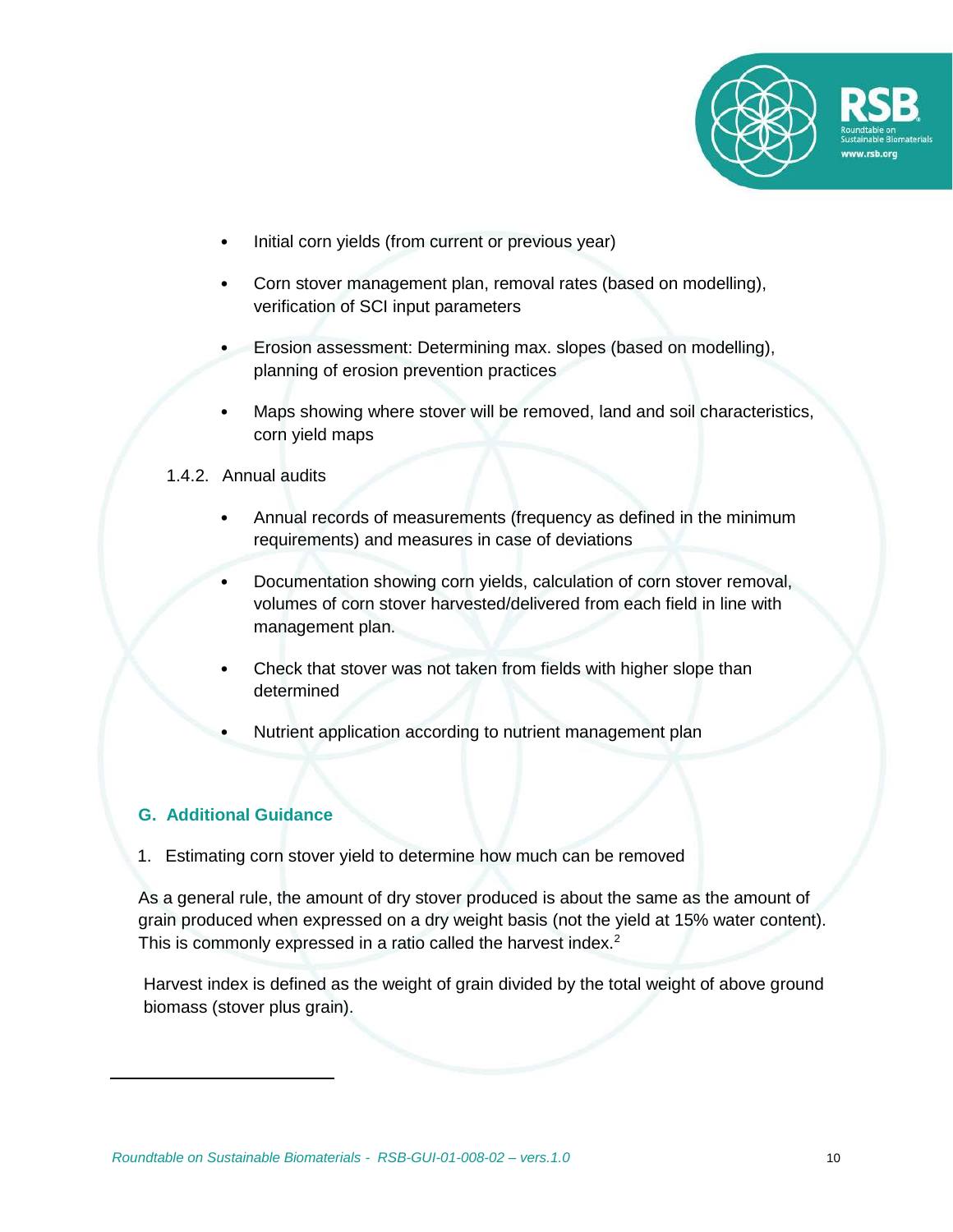

Harvest index = tons of dry grain / (tons dry stover + tons dry grain)

Using a 50% rule of thumb: the maximum amount of stover that can be harvested

= corn yield (mt/ha) minus 7.4, or  $=$  corn yield (US tons/acre) minus 3.0  $3$ 

Using the above rule of thumb, if a field is not producing at least 7.4 mt/ha (3.0 US tons/acre) of corn yield, then no stover shall be removed.<sup>4</sup>

# 2. Erosion Assessment Resources

Erosion trends are more difficult to quantify. The following aggregate stability test may be done by the biomass producer each year.

Most available modeling database/software is not very user-friendly for farmers. However, these models have been incorporated into the AgSolver Sustainable Residue Calculator described below.

- Aggregate stability test [\(http://www.nrcs.usda.gov/wps/portal/nrcs/detail/soils/health/assessment/?cid=stelprdb](http://www.nrcs.usda.gov/wps/portal/nrcs/detail/soils/health/assessment/?cid=stelprdb1237387) [1237387\)](http://www.nrcs.usda.gov/wps/portal/nrcs/detail/soils/health/assessment/?cid=stelprdb1237387)
- Modeling software: USLE database, RUSLE2, WEPP, WEQ (modeling software, not for farmers)
- A Methodology of a Visual Soil Field Assessment Tool: [ftp://ftp.fao.org/agl/agll/lada/vsfast\\_methodology.pdf](ftp://ftp.fao.org/agl/agll/lada/vsfast_methodology.pdf)

AgSolver - Sustainable Residue Calculator

 $\overline{\phantom{a}}$ 

<sup>&</sup>lt;sup>3</sup> Use alternatively the site specific removal rate value

<sup>4</sup> Use alternatively the site specific removal rate value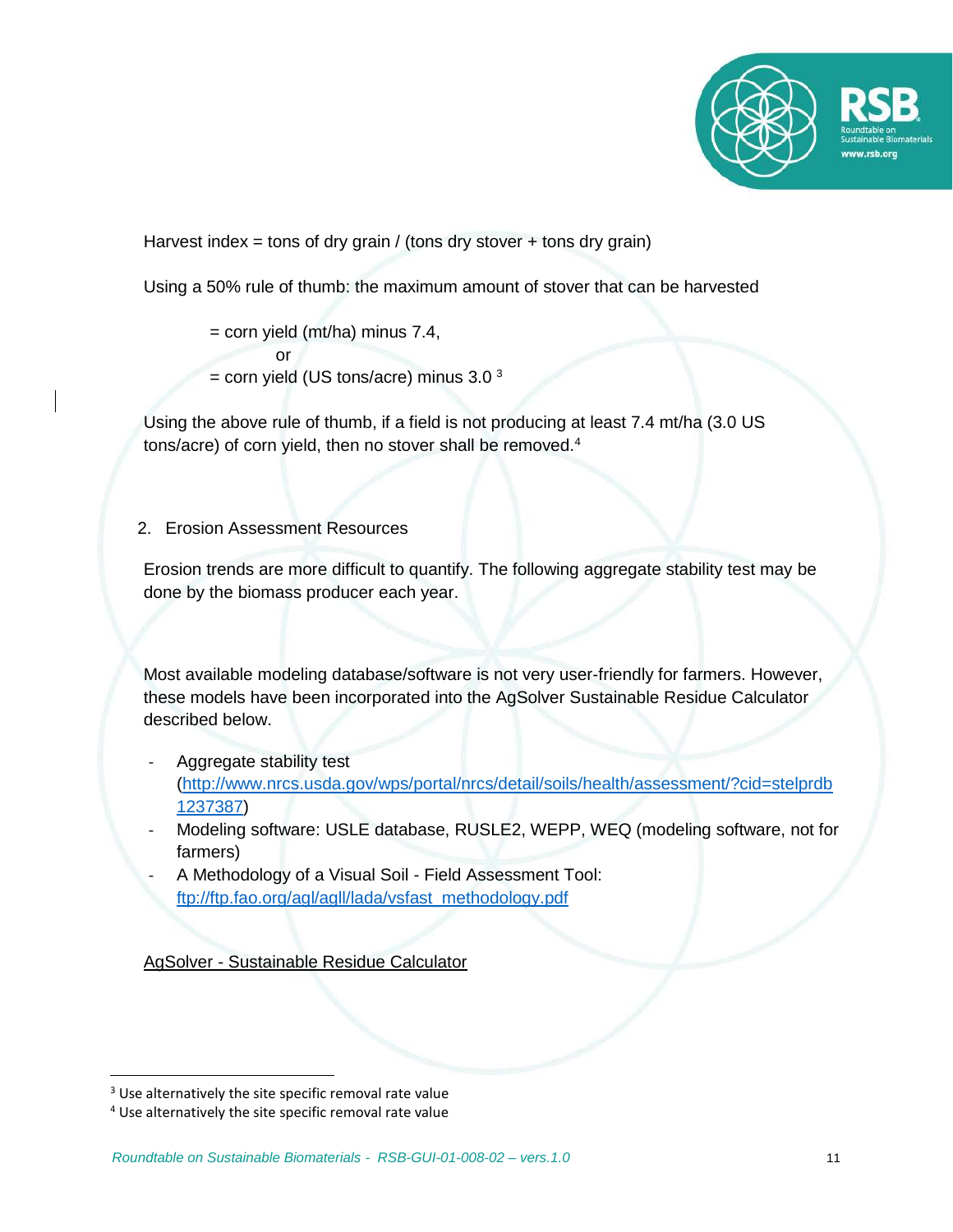

[http://agsolver.com/agronomic\\_decision\\_services](http://agsolver.com/agronomic_decision_services) <https://www.youtube.com/watch?v=QWV5QfX8W8c>

The Sustainable Residue Calculator is a stover management tool offered by a private company that can be offered to farmers to help them identify areas of the farm where stover can sustainably be harvested, as well as management practices that should be used to preserve soil health.

Outputs from the analysis would include stover removal rates, soil erosion levels, quantified carbon trends, CO2 gas flux, etc. The output could potentially be used as evidence for an audit that the farmer is harvesting stover sustainably. See paper by David Muth in bibliography - Muth Jr., D. J., McCorkle, D. S., Koch, J. B. and K. M. Bryden. Modeling Sustainable Agricultural Residue Removal at the Subfield Scale. Agronomy, Soils & Environmental Quality 104, 970-981. (2012).

## **Other Soil Testing Resources**

USDA/NRCS Soil Quality Indicator Sheets: [http://www.nrcs.usda.gov/wps/portal/nrcs/detail/soils/health/assessment/?cid=stelprdb12373](http://www.nrcs.usda.gov/wps/portal/nrcs/detail/soils/health/assessment/?cid=stelprdb1237387) [87](http://www.nrcs.usda.gov/wps/portal/nrcs/detail/soils/health/assessment/?cid=stelprdb1237387)

Soil Conditioning Index (SCI) [http://www.nrcs.usda.gov/wps/portal/nrcs/detail/ia/newsroom/factsheets/?cid=nrcs142p2\\_00](http://www.nrcs.usda.gov/wps/portal/nrcs/detail/ia/newsroom/factsheets/?cid=nrcs142p2_008548) [8548](http://www.nrcs.usda.gov/wps/portal/nrcs/detail/ia/newsroom/factsheets/?cid=nrcs142p2_008548)

A Methodology of a Visual Soil - Field Assessment Tool: [ftp://ftp.fao.org/agl/agll/lada/vsfast\\_methodology.pdf](ftp://ftp.fao.org/agl/agll/lada/vsfast_methodology.pdf)

Estimating Corn and Soybean Residue Cover:

<https://www.extension.purdue.edu/extmedia/AY/AY-269-W.pdf>

## <span id="page-11-0"></span>**Bibliography**

Andrews, S. 2006. Crop residue removal for biomass energy production: Effects on soils and recommendations. Available at http://soils.usda.gov/sqi/files/AgForum\_Residue\_White\_Paper.pdf. USDA NRCS.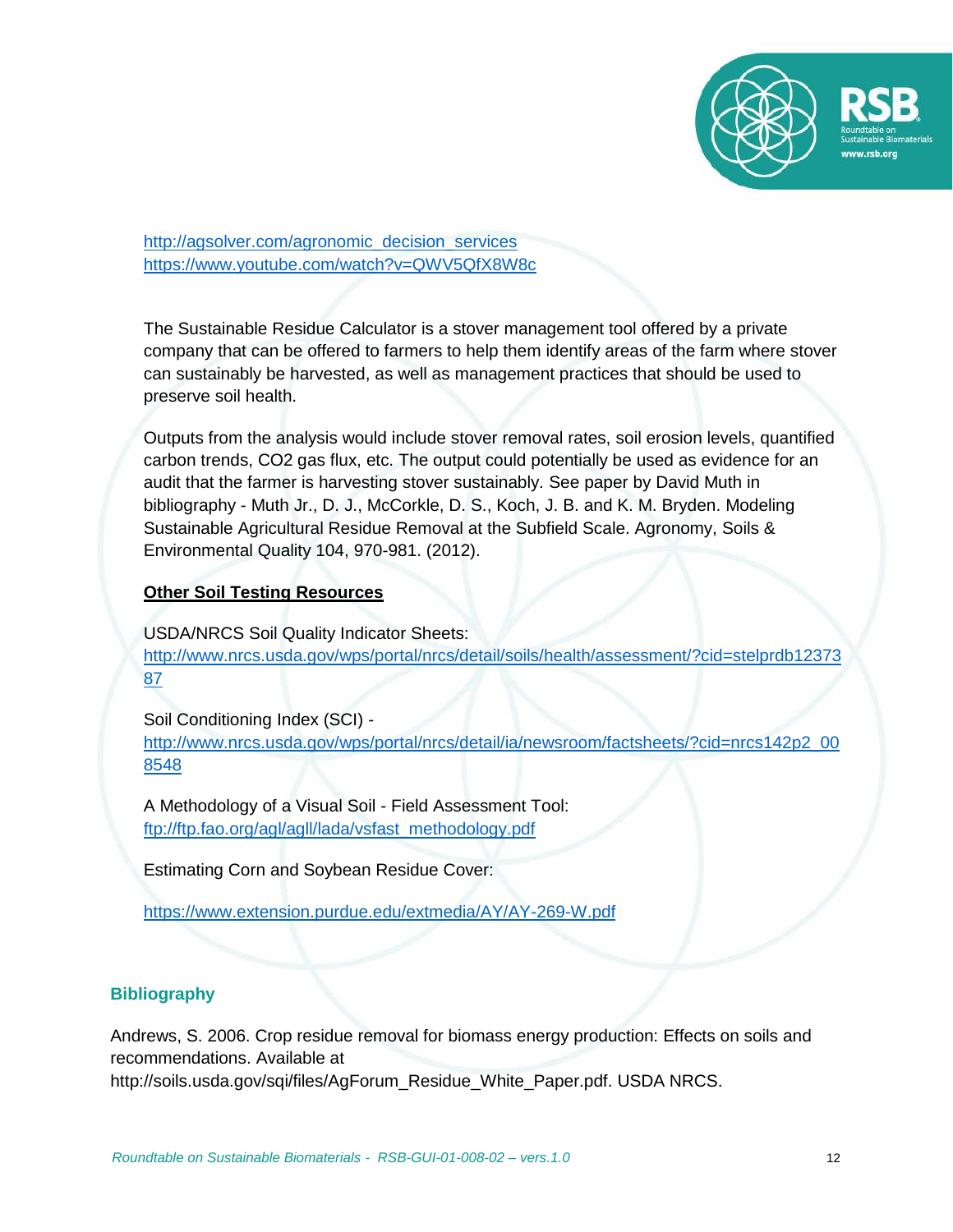

• *Periodic Monitoring and Assessment. Regardless of the specific residue removal practice chosen, fields should be carefully monitored for visual signs of erosion or crusting. Periodic checks of SOC as part of a fertility testing regime are also recommended. Removal rates should be adjusted in response to adverse changes: if erosion increases or SOC decreases, removal rates must be reduced to maintain soil quality.*

Ertl, W. Sustainable Corn Stover Harvest: A Publication of the Iowa Corn Promotion Board (2013)

This review addresses the issues related to corn stover harvest beginning with background information about corn stover's composition, abundance and availability. Considerations for determining sustainable stover removal rates. Other key points to consider regarding stover harvest.

Friedman, D., Hubbs, M., Tugel, A., Seybold, C., Sucik, M. Guidelines for Soil Quality Assessment in Conservation Planning. USDA/NRCS (2001)

This guidance document outlines indicators for assessing soil health.

Johnson, J.M.F., R.R. Allmaras, D.C. Reicosky (2006) Estimating source carbon from crop residues, roots and rhizodeposits using the national grain-yield database. Agron J 98:622-636

Marshall, L. and Z. Sugg. 2009. Corn Stover for Ethanol Production: Potential and Pitfalls. WRI Policy Note, Energy Biofuels (4). Available online at [http://www.wri.org/publication/corn-stover](http://www.wri.org/publication/corn-stover-ethanol-production)[ethanol-production](http://www.wri.org/publication/corn-stover-ethanol-production)

• This paper raises multiple environmental and economic concerns, and some potential mitigation approaches, regarding the use of corn stover for bio-fuel production

Muth Jr., D. J., Bryden, K. M., and R. G. Nelson. Sustainable Agricultural Residue Removal for bioenergy: A Spatially Comprehensive US National Assessment. Applied Energy (2013)

Muth Jr., D. J., McCorkle, D. S., Koch, J. B. and K. M. Bryden. Modeling Sustainable Agricultural Residue Removal at the Subfield Scale. Agronomy, Soils & Environmental Quality 104, 970-981. (2012). This analysis provides the background for the development of computational tools for managing sustainable corn stover removal (see AgSolver - Sustainable Residue Calculator above).

Wilhelm, W. W., Hess, J. R., Karlen, D. L., Johnson, J. M. F., Muth, D. J., Baker, J. M., Gollany, H. T., Novak, J.M., Stott, D. E. and G. E. Varvel. Balancing Limiting Factors and Economic Drivers for Sustainable Midwestern US Agricultural Residue Feedstock Supplies. Industrial